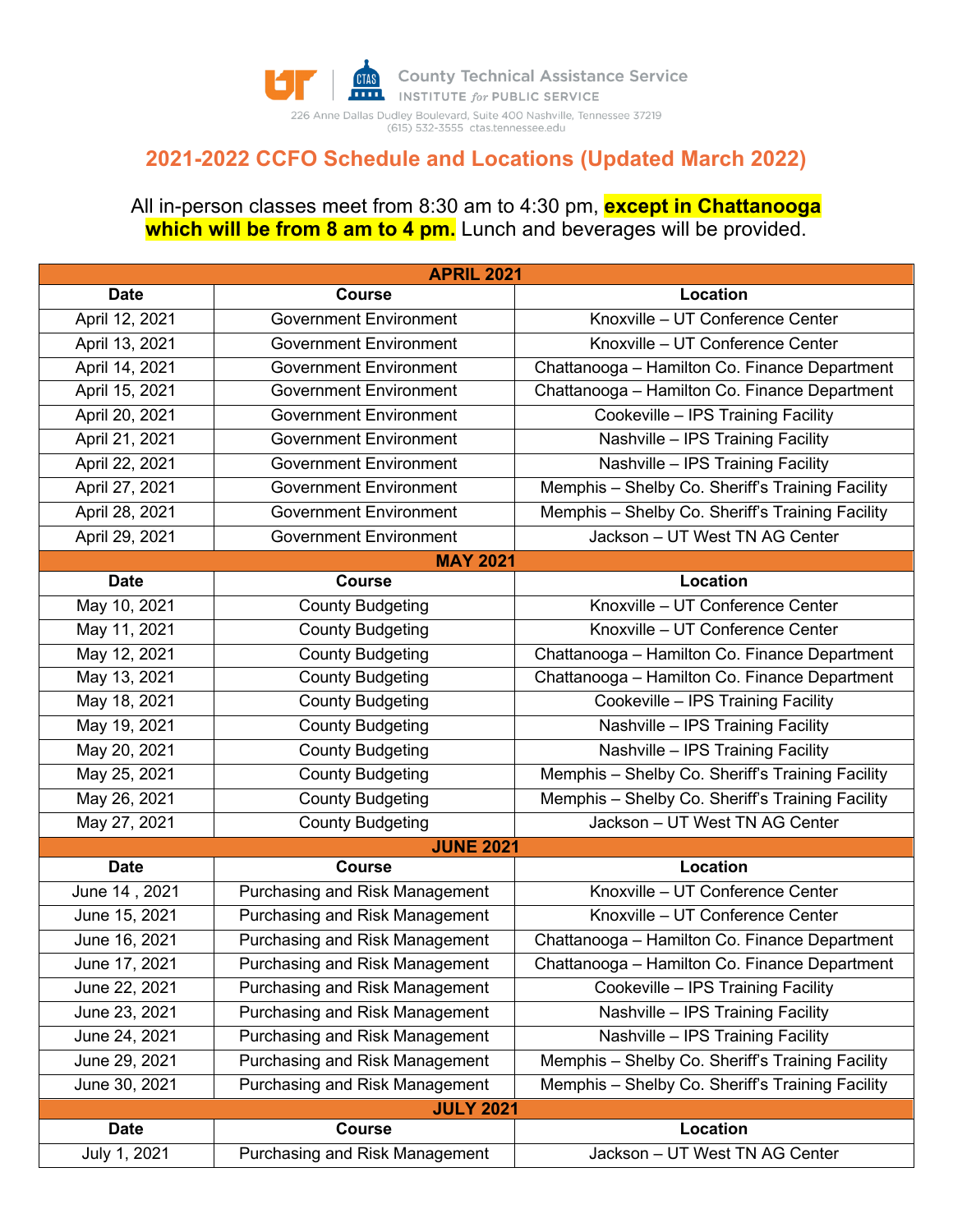

**COUNTY Technical Assistance Service**<br>**THE INSTITUTE** for PUBLIC SERVICE

226 Anne Dallas Dudley Boulevard, Suite 400 Nashville, Tennessee 37219<br>(615) 532-3555 ctas.tennessee.edu

| <b>AUGUST 2021</b>    |                                   |                                                  |  |  |  |
|-----------------------|-----------------------------------|--------------------------------------------------|--|--|--|
| <b>Date</b>           | <b>Course</b>                     | Location                                         |  |  |  |
| August 1-31, 2021     | <b>Internal Control and Audit</b> | Online via k@te                                  |  |  |  |
| <b>SEPTEMBER 2021</b> |                                   |                                                  |  |  |  |
| <b>Date</b>           | <b>Course</b>                     | Location                                         |  |  |  |
| September 13, 2021    | <b>Government Accounting I</b>    | Knoxville - UT Conference Center                 |  |  |  |
| September 14, 2021    | <b>Government Accounting I</b>    | Knoxville - UT Conference Center                 |  |  |  |
| September 15, 2021    | <b>Government Accounting I</b>    | Chattanooga - Hamilton Co. Finance Department    |  |  |  |
| September 16, 2021    | <b>Government Accounting I</b>    | Chattanooga - Hamilton Co. Finance Department    |  |  |  |
| September 21, 2021    | <b>Government Accounting I</b>    | Cookeville - IPS Training Facility               |  |  |  |
| September 22, 2021    | <b>Government Accounting I</b>    | Nashville - IPS Training Facility                |  |  |  |
| September 23, 2021    | <b>Government Accounting I</b>    | Nashville - IPS Training Facility                |  |  |  |
| September 28, 2021    | <b>Government Accounting I</b>    | Memphis - Shelby Co. Sheriff's Training Facility |  |  |  |
| September 29, 2021    | <b>Government Accounting I</b>    | Jackson - UT West TN AG Center                   |  |  |  |
| September 13, 2021    | <b>Government Accounting I</b>    | Knoxville - UT Conference Center                 |  |  |  |
|                       | <b>OCTOBER 2021</b>               |                                                  |  |  |  |
| <b>Date</b>           | <b>Course</b>                     | Location                                         |  |  |  |
| October 12, 2021      | <b>Government Accounting II</b>   | Knoxville - UT Conference Center                 |  |  |  |
| October 13, 2021      | <b>Government Accounting II</b>   | Knoxville - UT Conference Center                 |  |  |  |
| October 14, 2021      | <b>Government Accounting II</b>   | Chattanooga - Hamilton Co. Finance Department    |  |  |  |
| October 15, 2021      | <b>Government Accounting II</b>   | Chattanooga - Hamilton Co. Finance Department    |  |  |  |
| October 19, 2021      | Government Accounting II          | Cookeville - IPS Training Facility               |  |  |  |
| October 20, 2021      | <b>Government Accounting II</b>   | Nashville - IPS Training Facility                |  |  |  |
| October 21, 2021      | <b>Government Accounting II</b>   | Nashville - IPS Training Facility                |  |  |  |
| October 27, 2021      | <b>Government Accounting II</b>   | Memphis - Shelby Co. Sheriff's Training Facility |  |  |  |
| October 28, 2021      | <b>Government Accounting II</b>   | Jackson - UT West TN AG Center                   |  |  |  |
| October 12, 2021      | <b>Government Accounting II</b>   | Knoxville - UT Conference Center                 |  |  |  |
| <b>NOVEMBER 2021</b>  |                                   |                                                  |  |  |  |
| <b>Date</b>           | <b>Course</b>                     | Location                                         |  |  |  |
| November 1, 2021      | Payroll, Benefits, Pensions, OPEB | Knoxville - UT Conference Center                 |  |  |  |
| November 2, 2021      | Payroll, Benefits, Pensions, OPEB | Knoxville - UT Conference Center                 |  |  |  |
| November 3, 2021      | Payroll, Benefits, Pensions, OPEB | Chattanooga - Hamilton Co. Finance Department    |  |  |  |
| November 4, 2021      | Payroll, Benefits, Pensions, OPEB | Chattanooga - Hamilton Co. Finance Department    |  |  |  |
| November 12, 2021     | Payroll, Benefits, Pensions, OPEB | Cookeville - IPS Training Facility               |  |  |  |
| November 16, 2021     | Payroll, Benefits, Pensions, OPEB | Nashville - IPS Training Facility                |  |  |  |
| November 17, 2021     | Payroll, Benefits, Pensions, OPEB | Nashville - IPS Training Facility                |  |  |  |
| November 30, 2021     | Payroll, Benefits, Pensions, OPEB | Memphis - Shelby Co. Sheriff's Training Facility |  |  |  |
| <b>DECEMBER 2021</b>  |                                   |                                                  |  |  |  |
| December 1, 2021      | Payroll, Benefits, Pensions, OPEB | Jackson - UT West TN AG Center                   |  |  |  |
| <b>JANUARY 2022</b>   |                                   |                                                  |  |  |  |
| <b>Date</b>           | <b>Course</b>                     | Location                                         |  |  |  |
| January 1-31, 2022    | Cash and Grants Management        | Online via k@te                                  |  |  |  |
| <b>FEBRUARY 2022</b>  |                                   |                                                  |  |  |  |